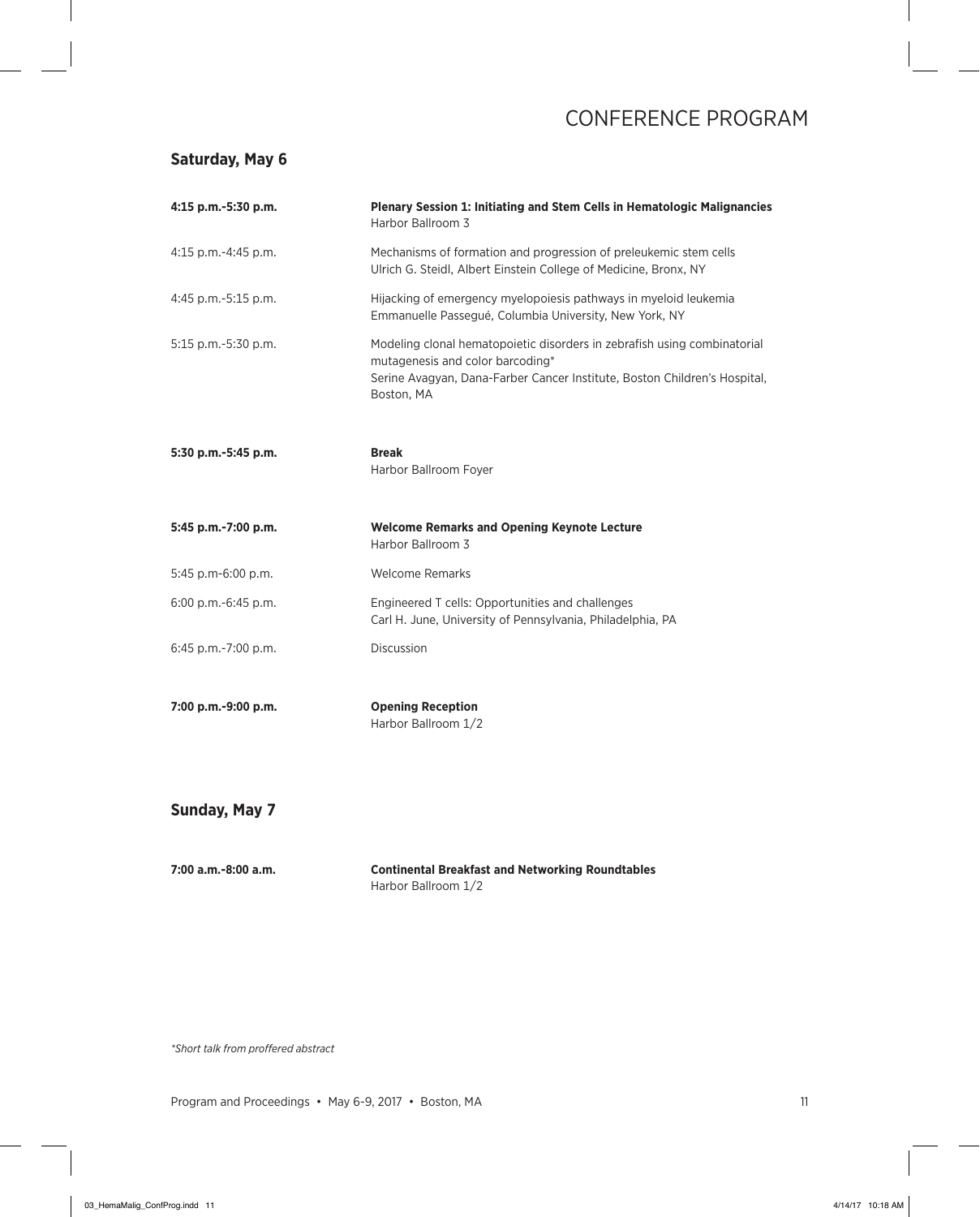| $8:00$ a.m.-10:00 a.m.   | Plenary Session 2: The Cellular and Molecular Basis of Drug Resistance and<br><b>Response to Therapy Session</b><br>Harbor Ballroom 3                                                                                                   |
|--------------------------|-----------------------------------------------------------------------------------------------------------------------------------------------------------------------------------------------------------------------------------------|
| $8:00$ a.m.- $8:30$ a.m. | Genetics and mechanisms of chemotherapy resistance in relapse acute<br>lymphoblastic leukemia<br>Adolfo Ferrando, Columbia University, New York, NY                                                                                     |
| $8:30$ a.m.-9:00 a.m.    | Tumor heterogeneity and clonal evolution in CLL in relationship to therapy<br>Catherine J. Wu, Dana-Farber Cancer Institute, Boston, MA                                                                                                 |
| 9:00 a.m.-9:30 a.m.      | Intratumor heterogeneity and its role in therapeutic escape in multiple myeloma<br>Rodger E. Tiedemann, Princess Margaret Cancer Centre, Toronto, ON, Canada                                                                            |
| $9:30$ a.m.-9:45 a.m.    | Mechanisms of NT5C2 activating mutations driving thiopurine resistance in<br>relapsed lymphoblastic leukemia*<br>Chelsea Dieck, Columbia University, New York, NY                                                                       |
| $9:45$ a.m.-10:00 a.m.   | Therapeutic synergy between tigecycline and venetoclax in a preclinical model of<br>MYC/BCL2 double-hit lymphoma*<br>Micol Ravà, Istituto Italiano di Tecnologia, Milano, Italy                                                         |
| 10:00 a.m.-10:30 a.m.    | <b>Break</b><br>Harbor Ballroom Foyer                                                                                                                                                                                                   |
| 10:30 a.m.-1:00 p.m.     | <b>Plenary Session 3: Chemical Biology</b><br>Harbor Ballroom 3                                                                                                                                                                         |
| 10:30 a.m.-11:00 a.m.    | Title to be announced<br>Nathanael S. Gray, Dana-Farber Cancer Institute, Boston, MA                                                                                                                                                    |
| 11:00 a.m.-11:30 a.m.    | Therapeutic targeting of epigenetic regulators in acute leukemia<br>Jolanta E. Grembecka, University of Michigan, Ann Arbor, MI                                                                                                         |
| 11:30 a.m.-12:00 p.m.    | Targeting the CRL4CRBN E3 ligases for treatment of hematologic cancers<br>Rajesh Chopra, The Institute for Cancer Research, London, United Kingdom                                                                                      |
| 12:00 p.m.-12:30 p.m.    | Targeted therapies as molecular probes for comprehensive preclinical evaluation<br>Mark Dawson, Peter MacCallum Cancer Centre, Melbourne, VIC, Australia                                                                                |
| 12:30 p.m.-12:45 p.m.    | Degradation of leukemia oncogenes: A novel approach to therapy of leukemia*<br>Sara Buhrlage, Dana-Farber Cancer Institute, Boston, MA                                                                                                  |
| 12:45 p.m.-1:00 p.m.     | $SY-1425$ (tamibarotene), a potent and selective RAR $\alpha$ agonist, induces changes<br>in the transcriptional regulatory circuit of AML cells leading to differentiation*<br>Christopher Fiore, Syros Pharmaceuticals, Cambridge, MA |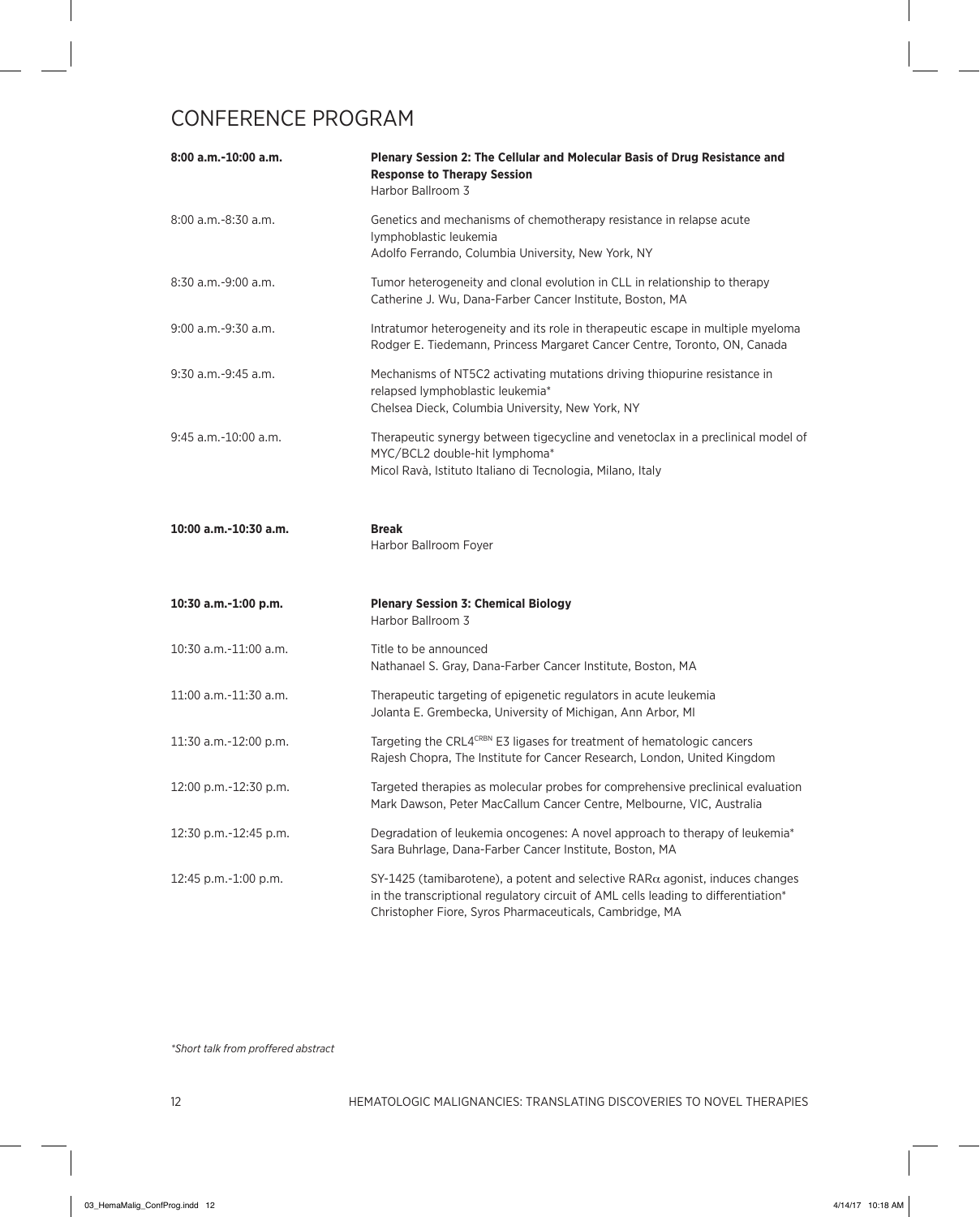| 1:00 p.m.-3:00 p.m. | <b>Poster Session/Lunch</b><br>Harbor Ballroom 1/2                                                                                                                                                      |
|---------------------|---------------------------------------------------------------------------------------------------------------------------------------------------------------------------------------------------------|
|                     | Supported by Amgen                                                                                                                                                                                      |
| 3:00 p.m.-5:00 p.m. | <b>Plenary Session 4: Aberrant RNA Metabolism</b><br>Harbor Ballroom 3                                                                                                                                  |
| 3:00 p.m.-3:30 p.m. | Spliceosome gene mutations in MDS: Biology and potential therapeutic strategies<br>Matthew J. Walter, Washington University School of Medicine, St. Louis, MO                                           |
| 3:30 p.m.-4:00 p.m. | The role of malignant RNA editing in leukemia stem cell generation<br>Catriona H. M. Jamieson, UCSD Moores Cancer Center, La Jolla, CA                                                                  |
| 4:00 p.m.-4:30 p.m. | RNA regulators and the control of self-renewal<br>Michael G. Kharas, Memorial Sloan Kettering Cancer Center, New York, NY                                                                               |
| 4:30 p.m.-4:45 p.m. | A specialized translation program in quiescent cancer cells*<br>Shobha Vasudevan, Massachusetts General Hospital, Harvard Medical School,<br>Boston, MA                                                 |
| 4:45 p.m.-5:00 p.m. | MicroRNA-130a regulates hematopoietic stem cell self-renewal and<br>erythroid differentiation*<br>Gabriela Krivdova, Princess Margaret Cancer Centre, University Health Network,<br>Toronto, ON, Canada |
| 5:00 p.m.-6:00 p.m. | Plenary Session 5: Initiating and Stem Cells in Hematologic Malignancies II<br>Harbor Ballroom 3                                                                                                        |
| 5:00 p.m.-5:30 p.m. | Title to be announced<br>Benjamin L. Ebert, Brigham & Women's Hospital, Boston, MA                                                                                                                      |
| 5:30 p.m.-5:45 p.m. | TOX is a novel oncogenic driver in T-cell acute lymphoblastic leukemia and<br>regulates nonhomologous end joining DNA repair*<br>David Langenau, Massachusetts General Hospital, Boston, MA             |
| 5:45 p.m.-6:00 p.m. | Single-cell transcriptional profiling of acute myeloid leukemia identifies self-<br>renewing stem cells*<br>Zohar Sachs, University of Minnesota, Minneapolis, MN                                       |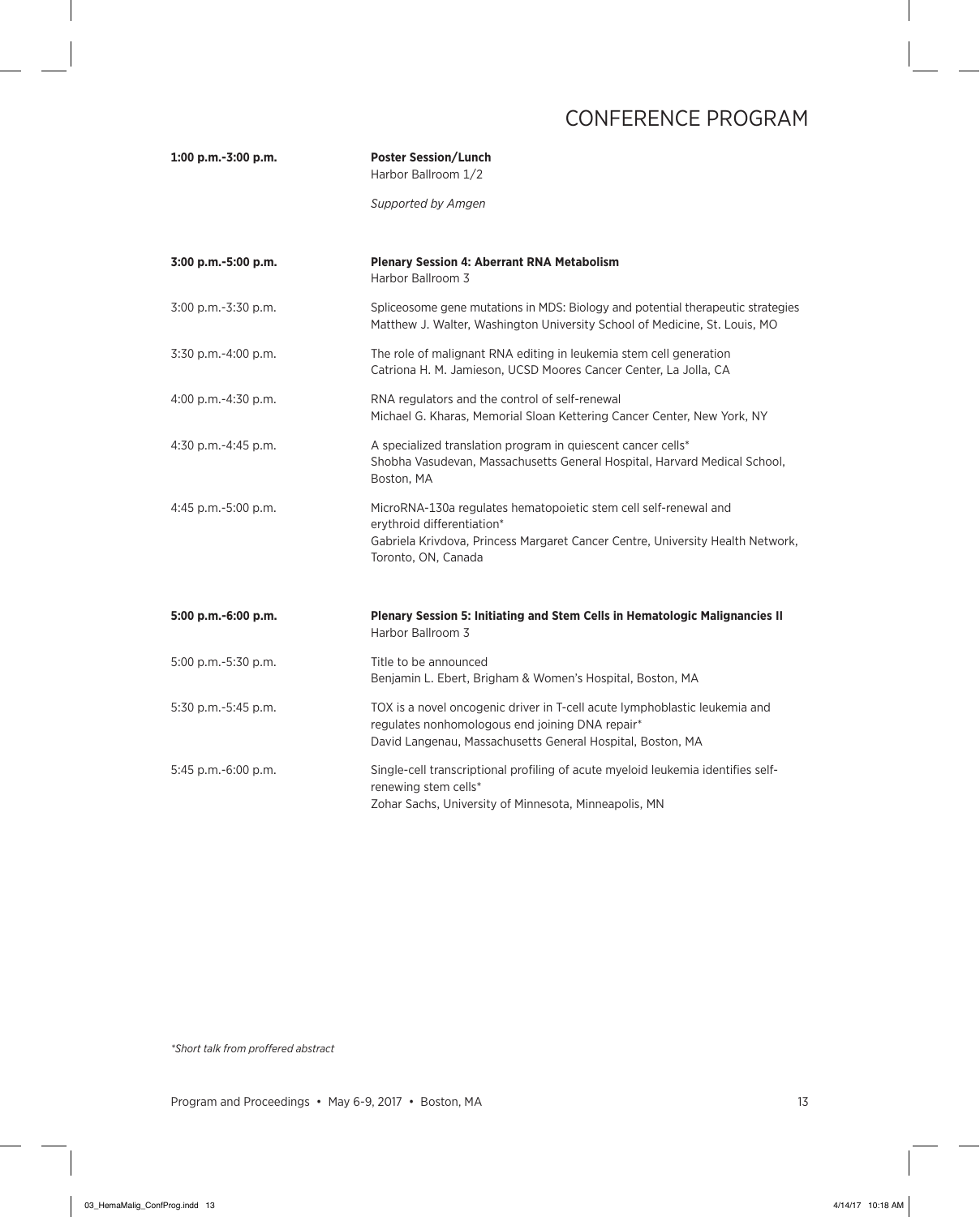### **Monday, May 8**

| 7:00 a.m.-8:00 a.m.    | <b>Continental Breakfast and Networking Roundtables</b><br>Harbor Ballroom 1/2                                                                                                                        |
|------------------------|-------------------------------------------------------------------------------------------------------------------------------------------------------------------------------------------------------|
| $8:00$ a.m.-10:30 a.m. | <b>Plenary Session 6: Genomics</b><br>Harbor Ballroom 3                                                                                                                                               |
| 8:00 a.m.-8:30 a.m.    | Genetic predisposition to hematopoietic malignancies<br>Lucy A. Godley, University of Chicago, Chicago, IL                                                                                            |
| 8:30 a.m.-9:00 a.m.    | Large-scale population studies to inform patients' tailored clinical management<br>Elli Papaemmanuil, Memorial Sloan Kettering Cancer Center, New York, NY                                            |
| 9:00 a.m.-9:30 a.m.    | Title to be announced<br>Charles G. Mullighan, St. Jude Children's Research Hospital, Memphis, TN                                                                                                     |
| $9:30$ a.m.-10:00 a.m. | CRISPR-Cas9 genetic screens uncover a B cell receptor-MYD88 superpathway in<br>diffuse large B cell lymphoma<br>Louis M. Staudt, National Cancer Institute, Bethesda, MD                              |
| 10:00 a.m.-10:15 a.m.  | FBXO11 is recurrently mutated in Burkitt lymphoma and its inactivation<br>accelerates lymphomagenesis in Eu-myc mice*<br>Chiara Pighi, Boston Children's Hospital, Harvard Medical School, Boston, MA |
| 10:15 a.m.-10:30 a.m.  | Characterization of lineage vs. context-dependent essential genes in multiple<br>myeloma using CRISPR/Cas9 genome editing*<br>Constantine S. Mitsiades, Dana-Farber Cancer Institute, Boston, MA      |
| 10:30 a.m.-11:00 a.m.  | <b>Break</b><br>Harbor Ballroom Foyer                                                                                                                                                                 |
| 11:00 a.m.-1:00 p.m.   | <b>Plenary Session 7: Cell Death Pathways</b><br>Harbor Ballroom 3                                                                                                                                    |
| 11:00 a.m.-11:30 a.m.  | Directing blood cancer therapy with mitochondrial BH3 profiling<br>Anthony G. Letai, Dana-Farber Cancer Institute, Boston, MA                                                                         |
| 11:30 a.m.-12:00 p.m.  | CDK6: At the interface of Rb and p53<br>Veronika Sexl, VetmedUni, Institute of Pharmacology and Toxicology,<br>Vienna, Austria                                                                        |
| 12:00 p.m.-12:30 p.m.  | Immunomodulatory therapy of multiple myeloma with IAP antagonists<br>Marta Chesi, Mayo Clinic Arizona, Scottsdale, AZ                                                                                 |
| 12:30 p.m.- 12:45 p.m. | Probing mitochondria to guide personalized therapy for acute myeloid leukemia <sup>*</sup><br>Shruti Bhatt, Dana-Farber Cancer Institute, Boston, MA                                                  |
|                        |                                                                                                                                                                                                       |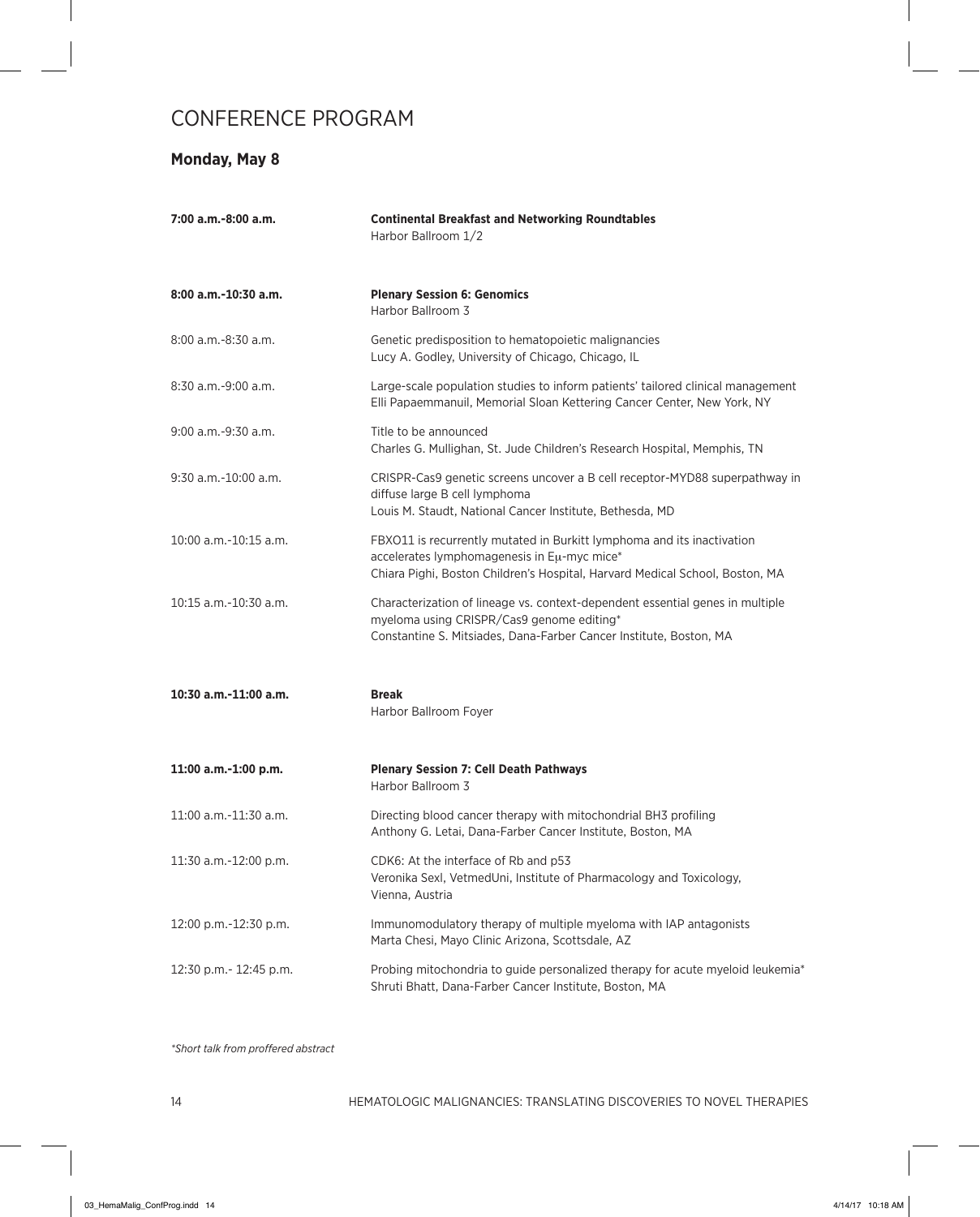| 12:45 p.m.-1:00 p.m.     | p53-related protein kinase is a novel prognostic marker and therapeutic target in<br>multiple myeloma*<br>Francesca Cottini, The Ohio State University, Columbus, OH |
|--------------------------|----------------------------------------------------------------------------------------------------------------------------------------------------------------------|
| $1:00$ p.m.-3:00 p.m.    | <b>Lunch/Networking Roundtables</b><br>Harbor Ballroom 1/2                                                                                                           |
| 3:00 p.m.-5:00 p.m.      | <b>Plenary Session 8: Immunotherapy</b><br>Harbor Ballroom 3                                                                                                         |
| 3:00 p.m.-3:30 p.m.      | Targeting CARs to the TRAC locus enhances T-cell potency<br>Justin Eyquem, Memorial Sloan Kettering Cancer Center, New York, NY                                      |
| 3:30 p.m.-4:00 p.m.      | Engineering effective and safe T-cell therapy<br>Stanley R. Riddell, Fred Hutchinson Cancer Research Center, Seattle, WA                                             |
| $4:00$ p.m.- $4:30$ p.m. | Targetable genetic bases of immune evasion in lymphoma<br>Margaret A. Shipp, Dana-Farber Cancer Institute, Boston, MA                                                |
| 4:30 p.m.-5:00 p.m.      | Epigenetic regulation of cancer immune surveillance processes<br>Ricky W. Johnstone, Peter MacCallum Cancer Centre, Melbourne, VIC, Australia                        |
| 5:00 p.m.-5:45 p.m.      | <b>Panel Discussion: Immunotherapy</b><br>Harbor Ballroom 3                                                                                                          |
|                          | Moderator: Catherine J. Wu, Dana-Farber Cancer Institute, Boston, MA                                                                                                 |